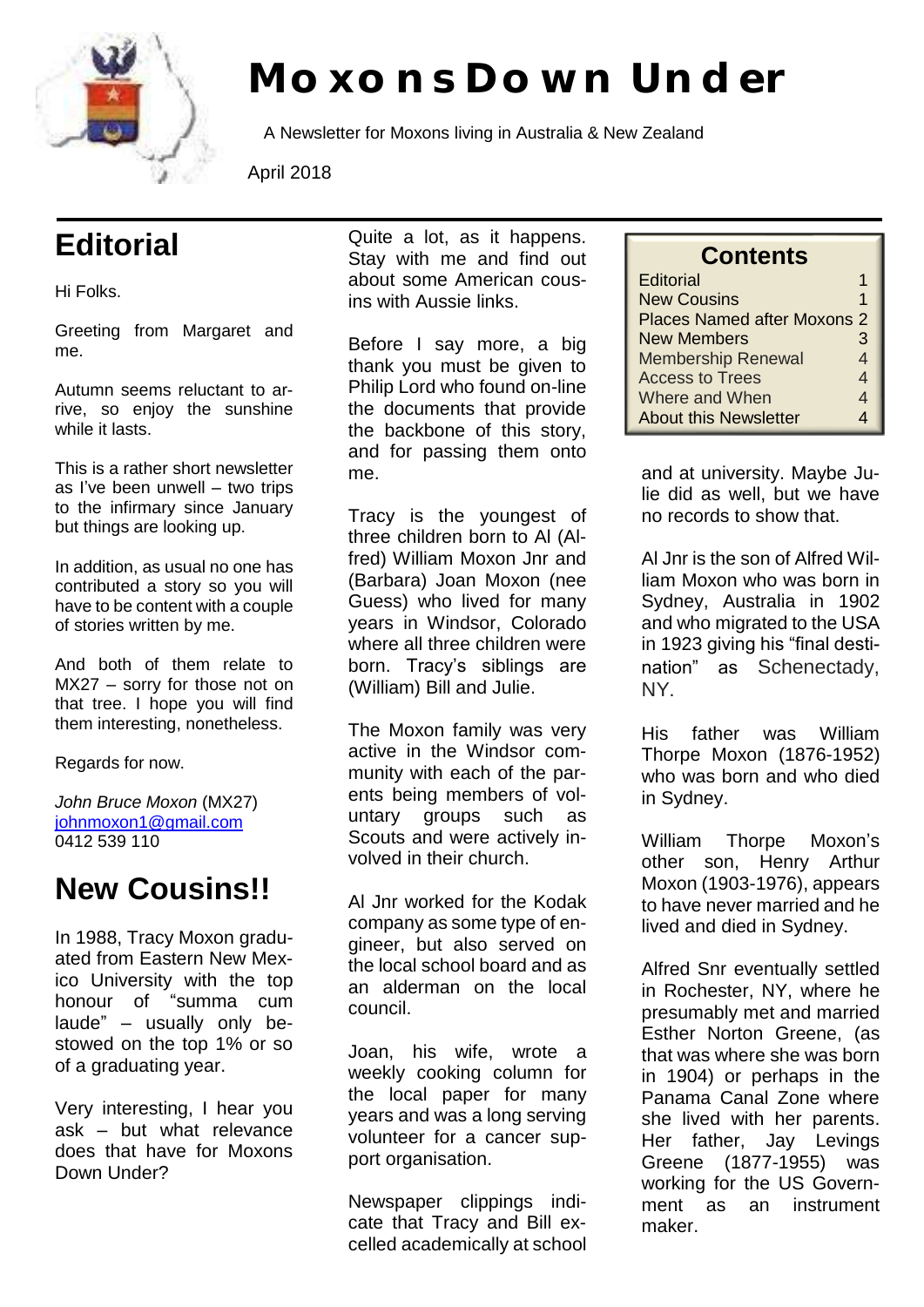Esther Greene was an elite athlete who was one of 12 women to represent the USA at the Paris International Women's games in 1922. In 1929, Esther was made "Miss Canal Zone". Esther studied "administration" in Rochester.

Keen readers of this august journal will recall that William Thorpe Moxon was the six years old child of Joshua Middleton Moxon (1840- 1894) who was beaten so severely by his father that his father was sent to prison for three months in 1883. And further, that the children's mother, Louisa Mary (Wilkinson) Moxon (1844- 1923), left the home and, as a result, three of the children (Herbert Middleton Moxon (1872-1934) William, and Arthur Frederick (1878- 1959) were placed in care in the Randwick Home for Destitute Children for several years, while Henry Percy Moxon (1869-1950), aged 14 years, ran away. This is also the year that Alfred John Moxon (1880- 1966), aged three, was taken by the nanny and raised as a Wilson and was not "rediscovered" by his brother, Henry Percy Moxon, until after 1909. Perhaps William Thorpe Moxon named his sons after his brothers, Alfred and Henry.

Alfred Snr worked as a mechanical engineer for Eastman Kodak at Kodak Park in Rochester.

I suspect that we oldies all had a Kodak camera at some time in our lives. Almost certainly it would have been manufactured at Kodak Park in Rochester. Kodak Park, at its peak, was huge – 1300 acres with some 154 separate buildings (including its own power station) and employing 15,000 people.

Tragically, Alfred Snr took his own life on 27 July 1946, aged just 44 years.

Alfred Jnr would have been just 13 years old – his birthday just a month away on 31 August. One can only imagine the devastating impact on his wife, Esther, and his children, Alfred Jnr and Nancy, aged about 15 years.

At some stage, Esther was employed as a civilian by the military and was posted to the Panama Canal Zone where she lived, worked and eventually died in 1996. As far as we know, Esther did not remarry.

Nancy Moxon married three times and died in 2009 but we know little of her life.

Details of living members of this family have not been given to protect their privacy.

We plan to contact some of them to maybe exchange family stories.

So, all you members of MX27, we have newly "discovered" cousins in the USA.

John Moxon (with lots of assistance from Philip Lord and Margaret Moxon).

#### **Places named after Moxons**

To the best of our knowledge, and very happy to be corrected, there are three places (other than businesses) which bear the name Moxon.

Moxon Park in Stuart Town is named after Alfred John Moxon (the one who was "kidnapped") and where we have held a couple of family reunions.

A second is Moxon Street in Oran Park Town which appears to be named after your editor who had the accident which resulted in his quadriplegia whilst practicing there in his Formula Vee racing car, in 1970. (All the streets in Oran Park Town are named after motor racing drivers or identities, built as it is on the site of the old racing circuit near Camden.

A third is Moxon Road in Punchbowl.

For many years we thought it was named after Joshua Middleton Moxon who had a 117 acres farm nearby in Bankstown (Hailey Farm).

Actually, it was named after Thomas Moxon, an ex-convict who arrived on the third fleet in 1791 and who had a 50 acres grant on Salt Pan Creek.

Strangely, Thomas was Joshua's great uncle. They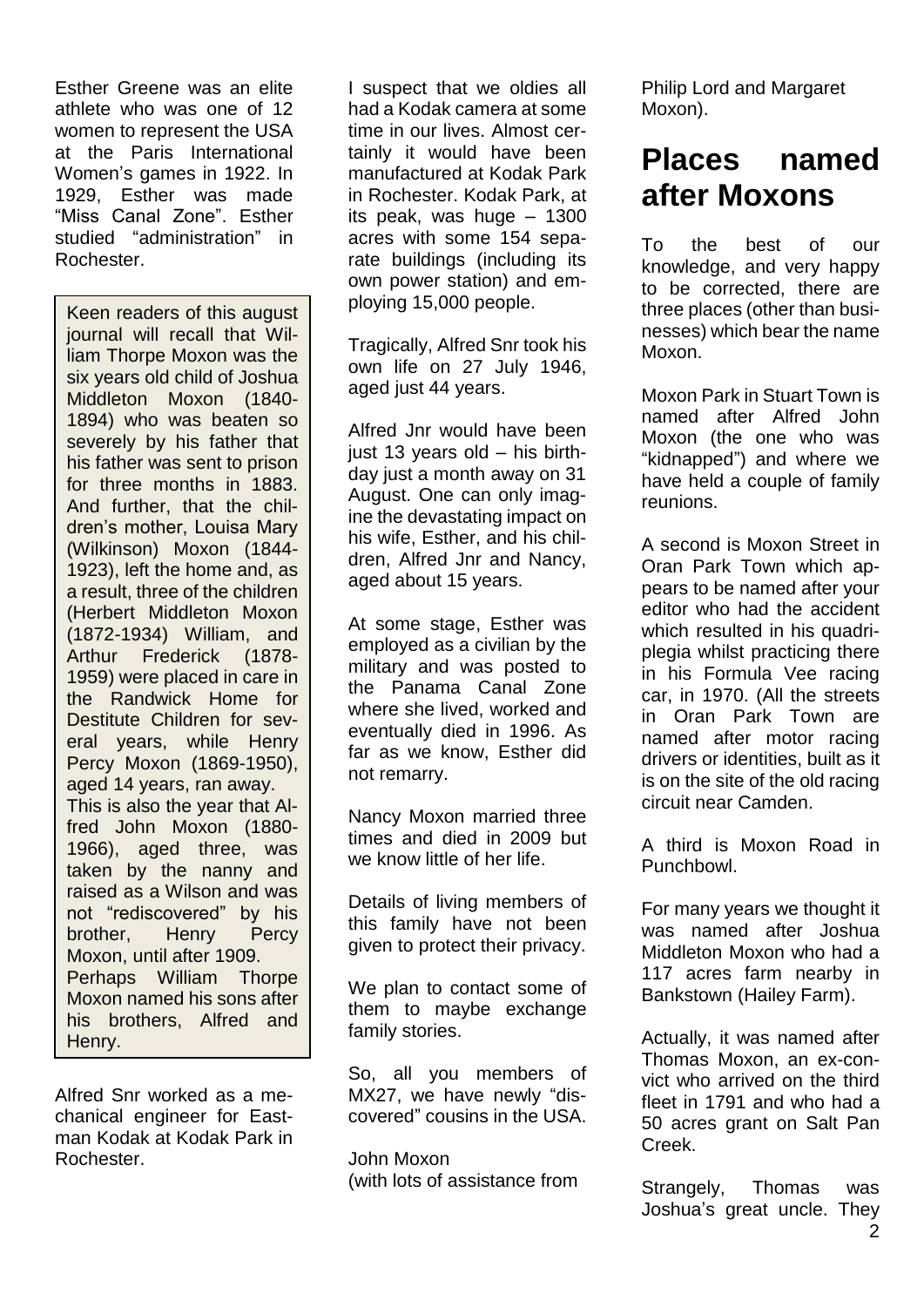never met as Thomas had died before Joshua was born.

And now we have Canterbury Bankstown Rugby League's new club, "Moxon Sports Club', which has just opened after a five month \$3 million renovation."

There is also Moxon Café on the same site – which, of course, is on Moxon Road, Punchbowl.

And, of course there in Moxham Road and Moxham Park both in Northmead – very close to where your editor and Margaret live, as well as a Moxham Street in North Parramatta.

The Moxham family has a proud history in the Parramatta and Northmead area which has been reported on previously.

But Google maps tells us there is a Moxham Street in Cranebrook, NSW and a Moxham Drive in Clyde North Vic.

So, who volunteers to research the origins of those two?

And, are there more?

#### **New Members**

Unfortunately, we have no new members to welcome.

Come on – invite your family to join.

#### **Membership Renewal**

Unfortunately, a number of members have not renewed for 2018.

We understand how busy many of you are, and hope that renewal has just slipped your mind.

So, we have sent this issue out to all, in the hope that it might encourage everyone to renew.

We are not a big organisation – some 40 members in Australia and three in New Zealand, so every dollar helps us to continue to produce this newsletter and distribute it.

When you are renewing please note that you can pay by cheque or by direct bank deposit (eft).

If you choose to use eft, please remember to put your name as the "reference", so Margaret knows just who has paid.

And, while you're at it, why not encourage another family member to join as well?

#### **Access to The Moxon Society's Ancestry trees**

Have you asked for access to the Moxon Society tree to which your family belongs for example MX27 Moxons of Silkstone, or MX01 Moxons of Cawthorne? You do not have to be a member of Ancestry to look at a tree. All members of our Society can ask for Read only access to their tree. Just send an email to Margaret at [webmas](mailto:webmaster@moxonsociety.org)[ter@moxonsociety.org](mailto:webmaster@moxonsociety.org) or to Chris Moxon in England at [membership@moxonsoci](mailto:membership@moxonsociety.org)[ety.org](mailto:membership@moxonsociety.org)

You'd be surprised at what you might find. Additionally, you may know of gaps in the tree, particularly in relation to deceased uncles, aunts, grandparents etc. on your Moxon side. Please let one of us know if you find errors or incomplete data.

## **Where and When?**

Where did your Moxon ancestors live when they first came to Australia or New Zealand?

It would useful to know this information so we can fill in some gaps.

It would be particularly useful as well if you have any old photos of your ancestors at work or play in those places.